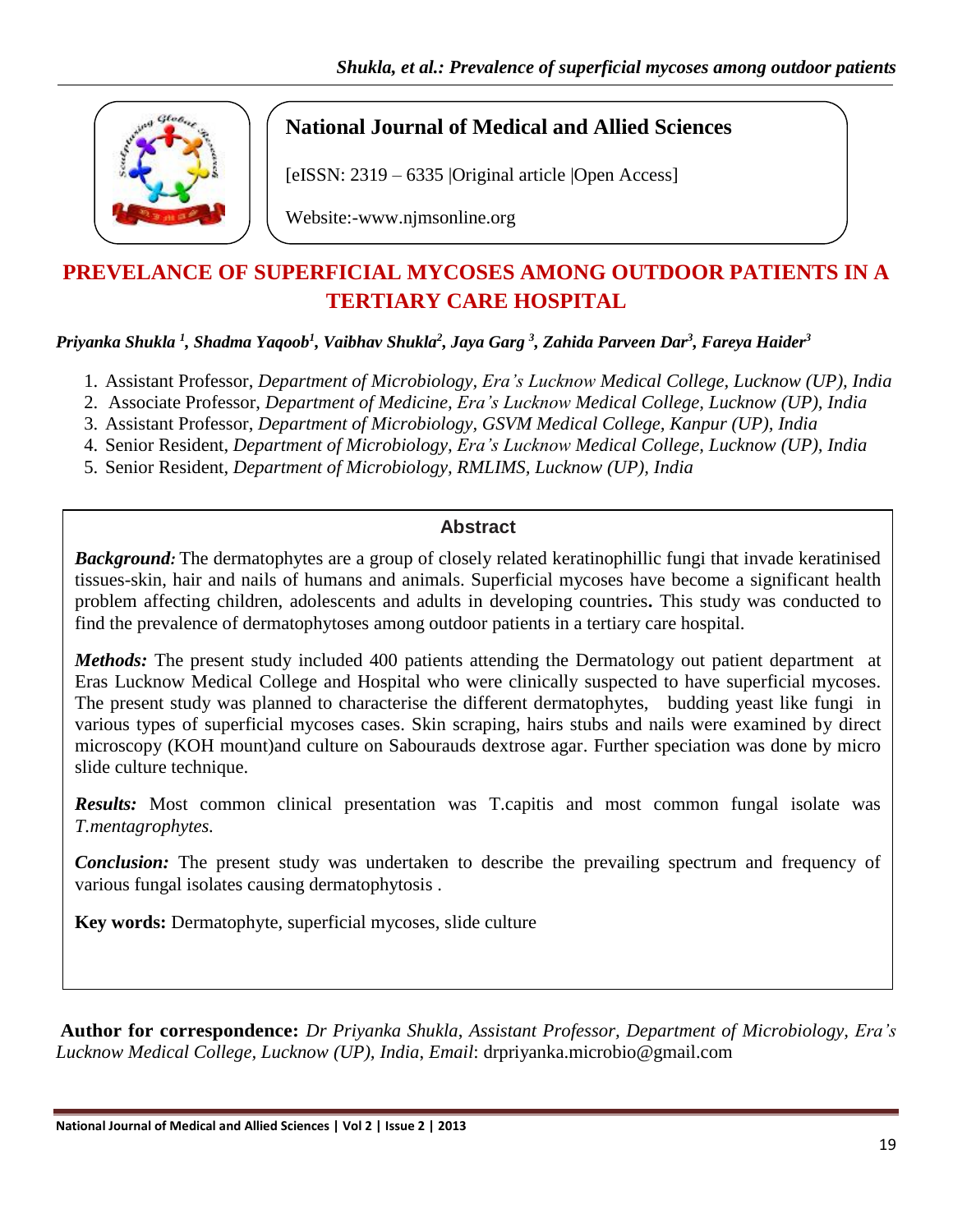## **Introduction:**

The dermatophyte is a group of keratinophillic fungi that invade keratinised tissues-skin, hair and nails of humans and animals and produce an infection called as dermatophytoses<sup>1</sup>. At least 10% of world's population has dermatophyte infection<sup>2</sup>. Superficial mycoses or superficial cutaneous fungal infections are the Dermatophytes colonise superficial dead or desquamating layers of skin and its appendages.**.** Superficial mycoses are the most common mycotic infections world wide, which involve outermost covering of skin and its appendages like hair and nail. Nails and hair follicles are the particular sites invaded by  $d$ ermatophytes<sup>3</sup> Dermatophytes are included in the Gymnoascaceae, a family of largely soil borne moulds with an affinity for keratin as a growth substrate. They are divided into 3 ecological groups-Anthropophillic, Zoophillic, Geophillic.

Routes of infection are believed to include direct contact with other human beings, an animal or soil that is already infected as well as spread by means of mats in gymnasiums, floor coverings, dirty clothing, shelves, public baths and jointly used footwear carrying scales or hair contaminated with dermatophytes.

Superficial mycoses have become a significant health problem affecting children, adolescents and adults in developing countries Dermatophytes are by far the most significant cutaneous fungi because of their widespread involvement of population and their worldwide prevalence. The patients invariably try to neglect such type of infections and seek medical attention usually for cosmetic reasons and not because of discomfort. Infections with dermatophytes are generally confined to keratinized stratum corneum. This superficial site of infection may protect the infecting dermatophyte from direct contact with some of the effector cells of immune system<sup>4</sup>. A higher incidence of dermatophytes in males in comparision to females has been reported both in India and abroad.<sup>5</sup>

The great variation in clinical presentation of fungal infections is related to involved species and strain of fungus, size of inoculum, involved

sites and immune status of host. The clinical manifestations are as follows: (i) Tinea barbae (ringworm of the beard and moustache); (ii) Tinea capitis (scalp, eyebrows, and eyelashes); (iii) Tinea corporis (glabrous skin); (iv) Tinea cruris (groin); (v) Tinea favosa (favus); (vi) Tinea imbricata (ringworm caused by *T. concentricum*); (vii) Tinea manuum (hand); (viii) Tinea pedis (feet); and (ix) Tinea unguium (nails). Several anatomic sites may be infected by a single dermatophyte species, and different species may produce clinically identical lesions as and when host's resistance is reduced, prevalence of dermatophytes can be extremely high and symptomatology may be very unusual.

The dermatophytes are hyaline septate moulds with more than hundred species. They are divided in to 3 main anamorphic genera depending on their morphological characterstics ie.*Trichophyton* species*,Microsporum* species and *Epidermophyton*  species*.*

The *Trichophyton* spp. usually infect skin, hair and nails, *Microsporum* species infect skin,hair and not nails. *Epidermophyton* spp. infect skin as well as nails but not hair<sup>6</sup>. Species identification is largely based on the morphology and arrangement of the conidia. However, a few simple physiological tests may be required to confirm their identification especially of the *Trichophyton species<sup>7</sup>* .

The prevalence of various types of fungal infections varies according to geographical distribution of various fungi and their natural habitat on one hand and a number of host factors on other. The spectrum of infection varies from one geographical area to other. Fungal infections of the skin, hair, and nails are common worldwide, and their incidence continues to increase. The principal causative agents are dermatophytes, and their geographic distribution is variable. This is reflected in the differing patterns of dermatophytoses seen in different parts of the world. The epidemiology of dermatophyte infection has changed as a result of migration, lifestyle, drug therapy, and socioeconomic conditions. This contribution discusses global patterns of dermatophyte infection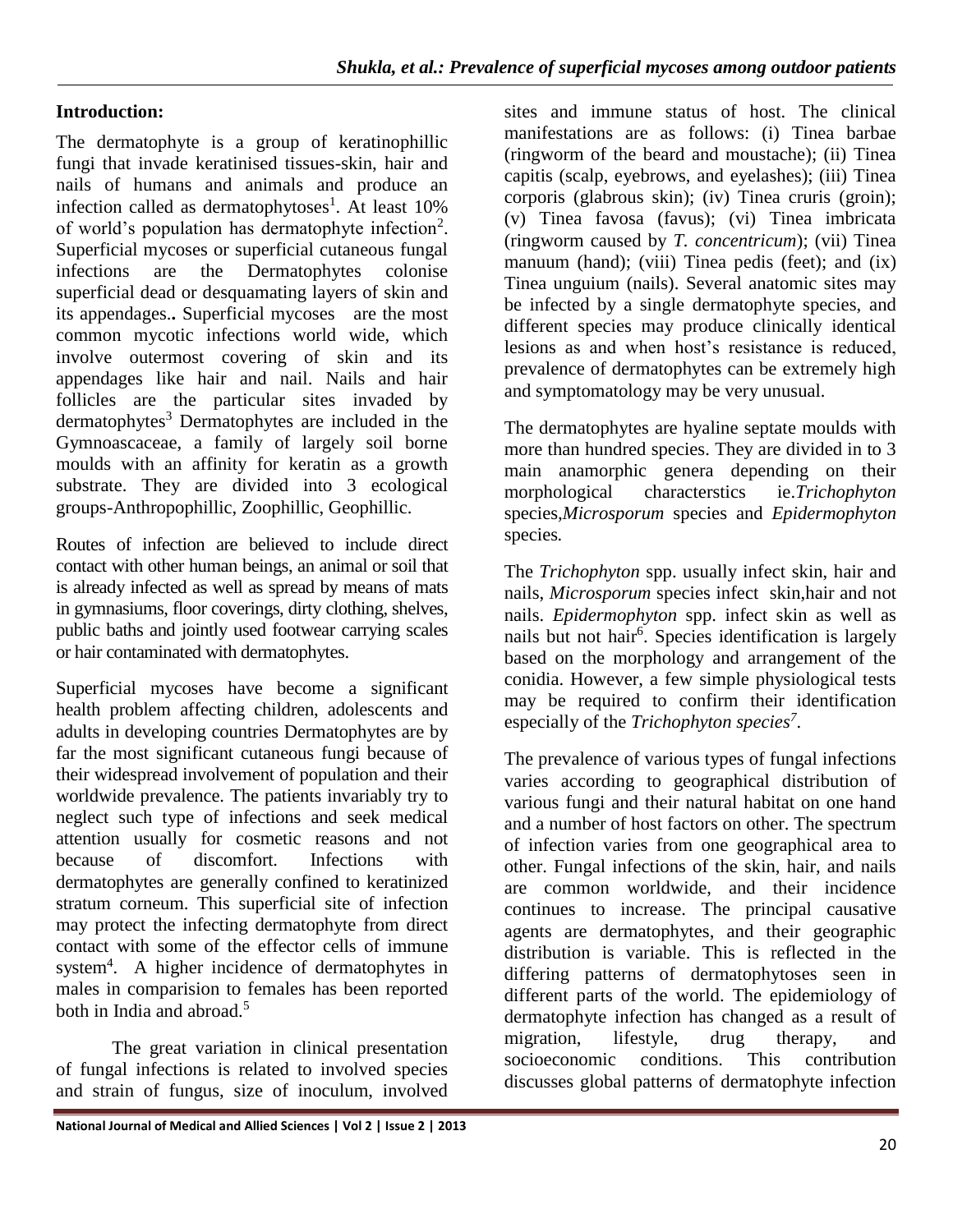and the changing epidemiology of the causative agents<sup>8</sup>.

Surveillance of fungal infections is important to define their burden and trends to provide the infrastructure needed to perform various epidemiological and laboratory studies and to evaluate interventions. Surveillance systems require following basic elements-a clear case definition, a defined population, mechanisms for reporting ,analysis and disseminating the data and incentives to conduct surveillance. For fungal diseases, each one of these elements presents distinct challenges <sup>9</sup>.

## **Material & Method:**

The study was conducted in the Department of Microbiology, Era's Lucknow Medical College and Hospital, Lucknow. Clinically suspected cases of superficial mycoses amongst individuals belonging to various age groups attending outpatient Department (OPD) of Dermatology & Venereal Diseases of Era's Lucknow Medical College (including patients from Urban and Rural health centers of this college) during period of 1 year (Jan 2012-Jan 2013) were subjected to clinico mycological workup after taking informed written consent from the patients.. Patients attending the skin OPD were explained about the study and asked to participate. 400 suspected patients were included in the study. All patients suspected of fungal infection on the basis of clinical presentation were enrolled. Patients receiving antifungal therapy were excluded. Demographic data mainly age, gender, occupation was recorded for each patient. Clinical history of present illness and specific risk factors for superficial mycoses *e.g*. Diabetes mellitus, tuberculosis, jaundice was obtained. . History of present or past anti fungal treatment was noted. Skin, hair or nail specimens were collected in the department of Microbiology in Era's Lucknow Medical College and Hospital, Lucknow. Skin scraping, hairs stubs and nails were examined by direct microscopy and culture. Specimens were cultured in duplicate media for the isolation of dermatophytes, and yeast on SDA. Fungal isolates were identified by preparing LCB mount and further confirmation was done by micro slide

culture technique. Skin scraping, hairs stubs and nails were examined by direct microscopy and culture. Specimens were cultured in duplicate media for the isolation of dermatophytes, and yeast on SDA. Fungal isolates were identified by preparing LCB mount and further confirmation was done by micro slide culture technique.

## **Results:**

Of the total enrolled cases, 316(79%) cases belonged to Dermatophytoses followed by 42 (10.5%) cases of Pitryiasis versicolor and 42(10.5%) cases of superficial candidiasis. T.capitis was most common in 0-10 yrs (11%), T.corporis was most common in 21-30 yrs age (5%), T.pedis was most common in 31-40yrs age (2%), T. manuum was most common in 21-30 and 51-60yrs age (1.5%), T. unguium was most common in 21- 40yrs age (3%), T. faciei and T.cruris was most common in  $21-30$  yrs age  $(1.5\%)$ , Maximum number of 97 (24.25%) cases were in the 21-30 yrs age group, Least common age group involved was 71-80 yrs (2.5%). The male:female ratio was equal in patients of T.capitis. (1:1) In all other clinical types males outnumbered females, the difference being statistically significant,  $(\chi^2=40.96, \text{ p}<0.001)$ .

Majority of cases were students (30%) followed by housewives (14.5%), skilled persons (14%), farmers (13%), service class and professionals (11%), unskilled labourers (6.5%), businessmen (6.5%) and infants and toddlers (4.5%).(skilled-trained in any profession eg carpenter, unskilled-untrained person).

## KOH Positivity and Culture Correlation

Of the total 400, cases 326 (81.5%) were KOH positive and 74 cases (18.5%) were negative for fungal elements. However, 292 (73%) cases were culture positive and 66 (16.5%) were culture negative for fungal elements. 22 (5.5%) cases were negative for fungal elements both by direct microscopy and culture. Culture was not done for PV cases. Out of total 292 (100%) cases *T. mentagrophytes* was the commonest dermatophyte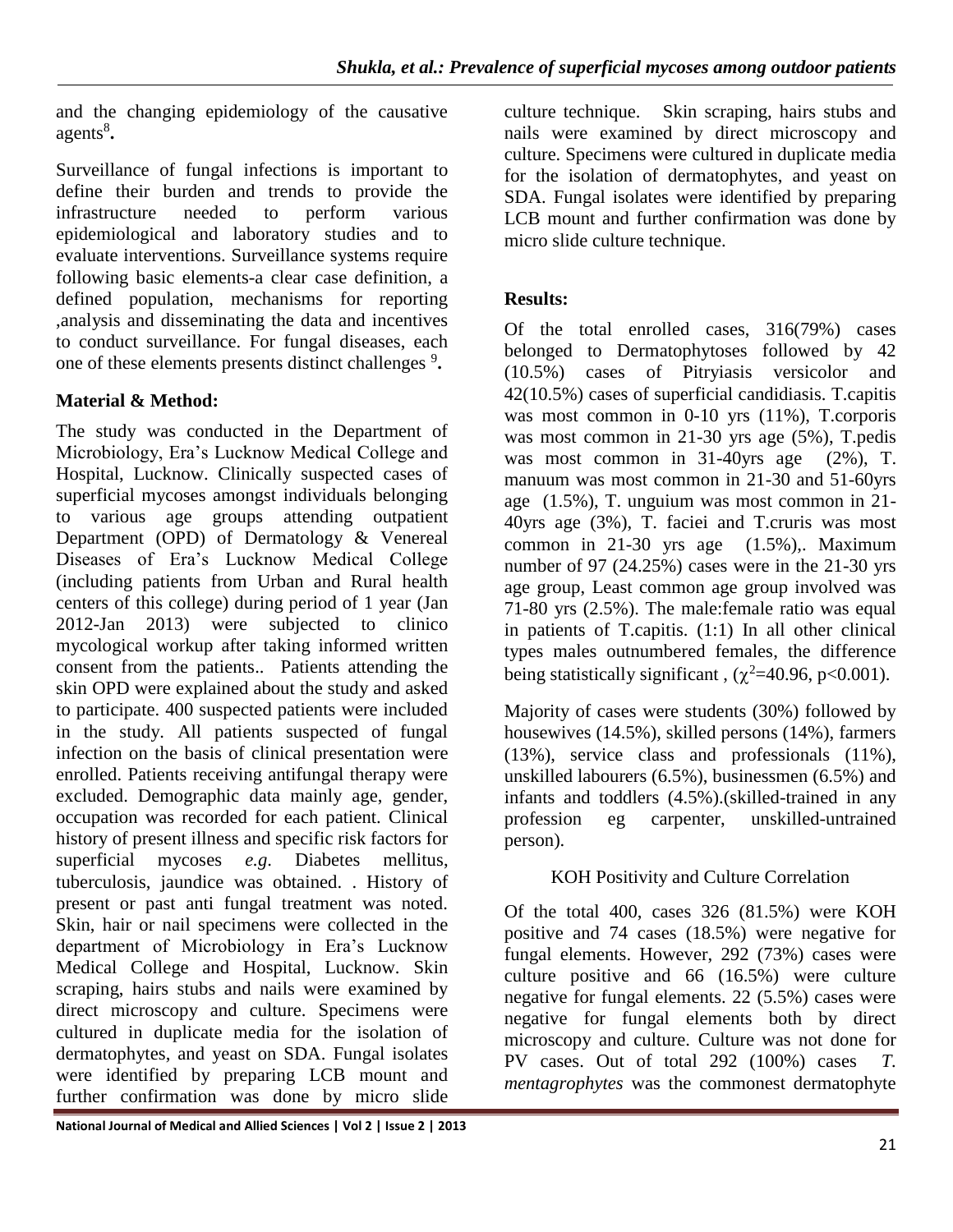isolated from 56 (19.2%) cases followed closely by *T. tonsurans* 50 (17.1%) cases, *T. verrucosum* 33 (11.3%), *T. schoenleinii 24* (8.21%), *M. ferrugineum 23* (7.87%) *T. soudanense 17* (5.82%), *M. audouinii* 16 (5.47%), *T. rubrum 9* (3.08%), *E. floccosum* 9 (3.08%), Nondermatophytic moulds were isolated from 24 (8.21%) cases. Majority of cases beloged to T. unguium cases. *Candida albicans* was isolated from T. capitis, T.corporis, T. manuum, T. faciei, T. unguium and T.cruris. *Candida* non albicans was isolated from T. capitis, T. corporis, T. manuum, T. faciei and T. cruris. In the T. capitis most common isolate was *T. tonsurans,* in T corporis, *T. mentagrophyte* was isolated*. T. verrucosum* and NDM were isolated from T. unguium cases most commonly. From T.manuum, *T. mentagrophyte* and *Candida spp.*  were isolated .From cases of T. pedis NDM was most commonly isolated followed by *T. mentagrophyte*, *T.soudanense* and *T. verrucosum.*  From cases of T. cruris *T. mentagrophyte T. verrucosum* and *Candida spp*. were isolated. From T. faciei, *T. tonsurans* and *Candida spp* were most commonly isolated.

## **Discussion:**

This study was conducted to evaluate distribution of various dermatophytes among suburban population at Lucknow. The spectrum of various fungi causing superficial mycosis has not been recently documented from our region and treatment is empirical. Therefore, the present study was undertaken to describe the prevailing spectrum and frequency of various fungal isolates causing dermatophytosis along with their distribution among suburban population. The present study included 400 patients attending the Dermatology OPD at our institution who were clinically suspected to have superficial mycoses. These patients were referred to our department for detection of fungal elements in the skin, hair and nail specimens. Out of these 400 patients, 316 (79%) were found to be dermatophytoses, 42 (10.5%) Pityriasis versicolor and 42 (10.5%) superficial candidiasis.

In our study most of the patients belonged to the age group of 21-30 yrs (24.25%), followed by 11-20 yrs (17.75%) and 0-10 yrs (15%). Least common age group involved was 71-80 yrs (2.5%). Other age groups involved were 31-40 yrs (14.25%), 41-50 yrs (11.5%), 51-60 yrs (9.25%), 61-70 yrs (5.5%).

Dermatophytic infections are most common in adults aged  $16-45$  yrs.<sup>11,12,13</sup>. The post pubertal changes in hormones resulting in acidic secretions from sebaceous glands are responsible for the decrease in incidence with age.

Most of patients (85%) studied were of low socioeconomic status. 10% of the patients belonged to middle class and 5% patients belonged to higher socioeconomic group. Most of the cases studied comprised of students (30%), followed by housewives  $(14.5\%)$ , skilled persons  $(14\%)$ . Farmers accounted for 13% of the subjects, professionals and service class persons were 11%, labourers were 6.5%, businessmen involved were 6.5%, infants and toddlers were 4.5%.

In the present study T. capitis  $(25%)$  was the most common clinical presentation followed by T. corporis (20%), T. unguium (15%), T. pedis (6%), T. faciei (5%), T. manuum (5%), T. cruris (3%), T.pedis+T. unguium (3%), T.manuum +T. unguium  $(4\%)$ , T. capitis + T. corporis (3.5%). Pityriasis Versicolor was seen in 10.5% of cases. Only few studies from India and abroad have shown T. capitis as the most common presentation<sup>14</sup>. T. capitis was the most common clinical presentation (25%) in our patients.

The next most common clinical presentation was T. corporis. Males outnumbered females. T.corporis on or below the waist line is commonly seen in Indian women due to typical Indian costume i.e. sari and salwaar-kameez<sup>15</sup>. In the present study, the incidence of T. unguium was 15%. It was found most commonly in the 21-30 yrs and 31-40 yrs age group but not in 0-10 yrs age group. It was more commonly seen in males. Male:female ratio was 2:1. In the present study, the incidence of T. pedis was 6%. It was seen more commonly in the age group of 31-40 years. It was common in males,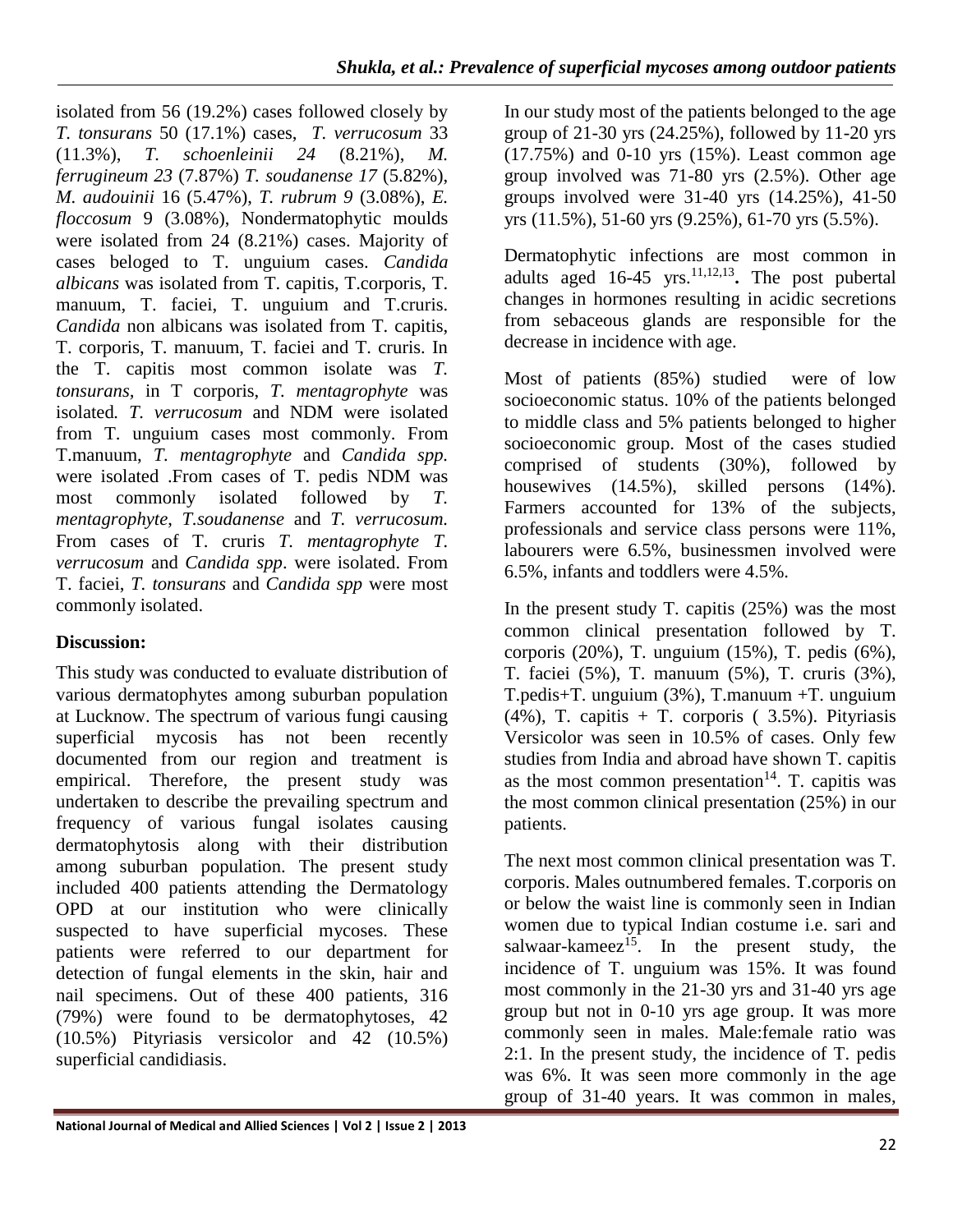male:female ratio was 3:1. It was mostly seen in farmers and skilled persons (1.5%) followed by housewives and unskilled labourers.

T. manuum was seen in 5% of our patients. Males were affected more than females. Male:female ratio was 1.5:1. Most common age group involved was 21-30 yrs and 51-60 yrs and was not seen in 0-10 and 71-80 yrs age. It was seen that patients whose occupation involved excessive use of hands were most likely to develop T. manuum at early age<sup>16</sup>. In this study T. faciei was seen in 5% of patients. Male:Female ratio was 1.5:1. It was most common in the 21-30 yrs age group followed by 51-60 yrs age group and was not seen in 71-80 yrs. In the present study incidence of T. cruris was 3% and it was most commonly seen in males in the age group 21-30 years.

In the present study, the most common isolated species .was *T. mentagrophytes* (19.17%), followed by *T. tonsurans* (17.12%), *T. verrucosum* (11.3%), *T. schoenlenii* (8.21%). Other spp were *M. ferrugineum* (7.87%), *E. floccosum* (3.08%), *M. audouinii* (5.47%) *T. soudanense* (5.82%), *T. rubrum* (3.08%), *Candida* 10.6%, Our findings are similar to a study of dermatophytoses in South West of Iran where *T. mentagrophytes* was most prevalent spp. Followed by *E.floccosum* <sup>17</sup> .

In our study *T. mentagrophytes* was isolated from every type of presentation, most commonly from cases of T. corporis (18), followed by T. capitis (11) and T. unguium (6). The distribution of *T. mentagrophytes* in suburban and rural cases was37 and 19 respectively.

## **Conclusion:**

This study was conducted to evaluate distribution of various dermatophytes among suburban population at Lucknow. The spectrum of various fungi causing superficial mycosis has not been recently documented from our region and treatment is empirical. Therefore, the present study was undertaken to describe the prevailing spectrum and frequency of various fungal isolates causing dermatophytosis along with their distribution among suburban population. Our study has revealed a strikingly different local dermatophytic flora in our region compared to the rest of the country. This signifies the importance of epidemiological studies to be conducted at regular intervals.

### **Competing Interest:** None declared

### **Funding:** Nil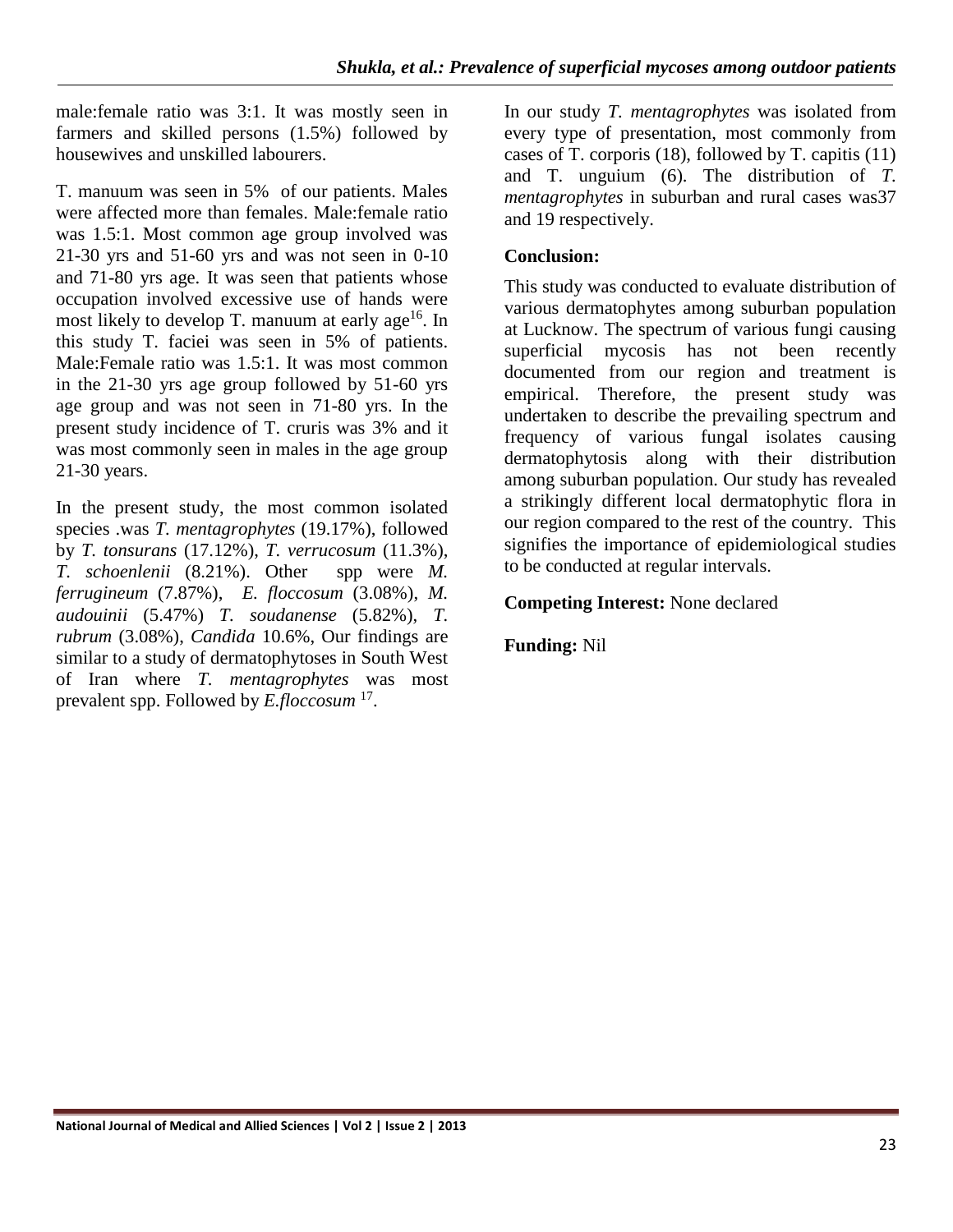| Age<br>(yrs) | <b>Cases</b>     | capitis<br>$\vec{E}$ |                |                |                           | $\mathbf{L}$     | corporis       | pedis<br>$\mathbf{H}$ |                | $\mathbf{L}$   | manuum           | $\mathbf{F}$     | mguium           | T. faciei        |                | T.cruis          |                  | $T$ .ped. +    | T.ung.                    | $T.\text{ung.}+$ | T.man.         |                  | $T.cap.+$<br>T.cor.       |                 | $\mathbf{Y}$            | Male   | Female | M: F |
|--------------|------------------|----------------------|----------------|----------------|---------------------------|------------------|----------------|-----------------------|----------------|----------------|------------------|------------------|------------------|------------------|----------------|------------------|------------------|----------------|---------------------------|------------------|----------------|------------------|---------------------------|-----------------|-------------------------|--------|--------|------|
|              | $n=$             | M                    | $\mathbf F$    | M              | $\boldsymbol{\mathrm{F}}$ | M                | F              | M                     | $\mathbf F$    | M              | ${\bf F}$        |                  |                  | $M$ $F$ $M$ $F$  |                | M                | $\overline{F}$   | M              | $\boldsymbol{\mathrm{F}}$ | $\mathbf M$      | ${\bf F}$      | $\mathbf M$      | $\boldsymbol{\mathrm{F}}$ | $n$ (%)         | $n$ (%)                 | Ratio  |        |      |
| $0 - 10$     | 60<br>(15%)      |                      | 24 20          | 6              | 4                         | $\overline{0}$   | $\mathbf{0}$   | $\mathbf{0}$          | $\overline{0}$ | $\mathbf{0}$   | $\overline{0}$   | $\boldsymbol{0}$ | $\overline{2}$   | $\overline{0}$   | $\overline{0}$ | $\overline{0}$   | $\overline{0}$   | $\overline{0}$ | $\overline{0}$            | $\overline{2}$   | $\overline{2}$ | $\boldsymbol{0}$ | $\overline{0}$            | 32<br>(8%)      | 28<br>(7%)              | 1.1:1  |        |      |
| $11-20$      | 71<br>(17.75%)   |                      |                | 6 10 10        | 8                         | $\overline{0}$   | $\mathbf{0}$   | $\mathbf{0}$          | $\overline{2}$ | 6              | $\overline{4}$   | $\overline{2}$   | $\overline{2}$   | $\boldsymbol{2}$ | 0              | $\overline{2}$   | $\overline{0}$   | $\overline{4}$ | $\boldsymbol{0}$          | $\overline{2}$   | $\overline{0}$ | $\overline{7}$   | $\overline{4}$            | 55<br>(13.7%)   | 16<br>(4%)              | 3.4:1  |        |      |
| $21-30$      | 97<br>(24.25%)   |                      |                | 10 10 16       | $\overline{4}$            | $\sqrt{2}$       | $\overline{2}$ | $\overline{4}$        | $\overline{2}$ | $8\,$          | $\overline{4}$   | 6                | $\overline{0}$   | 6                | 0              | $\overline{4}$   | $\mathbf{0}$     | $\mathbf{2}$   | $\overline{0}$            | $\overline{4}$   | $\mathbf{0}$   | 8                | 5                         | 75<br>(18.75%)  | 22<br>$(5.5\%)$         | 3.4:1  |        |      |
| $31-40$      | 57<br>(14.25%)   | $\overline{4}$       | $\overline{4}$ | 8              | $\overline{0}$            | 8                | $\overline{0}$ | $\overline{2}$        | $\overline{0}$ | 8              | $\overline{4}$   | $\mathbf{0}$     | $\overline{2}$   | $\overline{2}$   | $\overline{2}$ | $\overline{2}$   | $\overline{0}$   | $\overline{2}$ | $\overline{0}$            | $\overline{2}$   | $\overline{0}$ | 5                | $\overline{2}$            | 45<br>(11.25%)  | 12<br>(3%)              | 3.75:1 |        |      |
| $41 - 50$    | 46<br>$(11.5\%)$ | 6                    | $\overline{4}$ | 6              | $\overline{4}$            | $\overline{4}$   | $\overline{0}$ | $\overline{2}$        | $\overline{0}$ | 6              | $\overline{2}$   | $\mathbf{0}$     | $\overline{2}$   | $\overline{0}$   | $\mathbf{0}$   | $\overline{0}$   | $\theta$         | $\overline{4}$ | $\overline{0}$            | $\overline{0}$   | $\overline{0}$ | $\overline{4}$   | $\overline{2}$            | 32<br>$(8\%)$   | 14<br>$(3.5\%)$         | 2.3:1  |        |      |
| 51-60        | 37<br>(9.25%)    | $\overline{0}$       | $\overline{2}$ | $\overline{4}$ | $\overline{2}$            | $\overline{2}$   | $\overline{2}$ | 4                     | $\overline{2}$ | $\overline{4}$ | $\overline{4}$   | $\overline{4}$   | $\overline{0}$   | $\overline{0}$   | $\overline{0}$ | $\boldsymbol{0}$ | $\mathbf{0}$     | 3              | $\boldsymbol{0}$          | $\mathbf{0}$     | $\mathbf{0}$   | 3                |                           | 24<br>(6%)      | 13<br>(3.25%)           | 1.8:1  |        |      |
| 61-70        | 22<br>$(5.5\%)$  | $\overline{0}$       | $\overline{0}$ | $\overline{2}$ | 4                         | $\boldsymbol{0}$ | $\overline{2}$ | $\overline{0}$        | $\overline{2}$ | $\overline{4}$ | $\overline{2}$   | $\overline{0}$   | $\boldsymbol{0}$ | $\overline{0}$   | $\overline{0}$ | $\overline{2}$   | $\boldsymbol{0}$ | $\mathbf{1}$   | $\overline{0}$            | $\overline{2}$   | $\mathbf{0}$   | $\mathbf{1}$     | $\overline{0}$            | 12<br>(3%)      | 10<br>$(2.5\%)$         | 1.2:1  |        |      |
| 71-80        | 10<br>$(2.5\%)$  | $\mathbf{0}$         | $\overline{0}$ | $\overline{2}$ | $\overline{0}$            | $\overline{2}$   | $\overline{0}$ | $\boldsymbol{0}$      | $\mathbf{0}$   | $\overline{4}$ | $\boldsymbol{0}$ | $\overline{0}$   | $\overline{0}$   | $\overline{0}$   | $\overline{0}$ | $\overline{2}$   | $\boldsymbol{0}$ | $\mathbf{0}$   | $\boldsymbol{0}$          | $\boldsymbol{0}$ | $\mathbf{0}$   | $\boldsymbol{0}$ | $\boldsymbol{0}$          | 10<br>$(2.5\%)$ | $\mathbf{0}$<br>$(0\%)$ | 10:0   |        |      |
| Total        | $n=400$          |                      |                | 50 50 54 26    |                           | 18 6             |                | $12 \mid 8$           |                | 40 20          |                  |                  |                  | 12 8 10 2        |                | 12               | $\boldsymbol{0}$ | 16             | $\mathbf{0}$              | 12               | $\overline{2}$ | 28               | 14                        | 400             |                         |        |        |      |
|              | 100%             |                      | 100            |                | 80                        | 24               |                | 20                    |                |                | 60               | 20               |                  | 12               |                |                  | 12               |                | 16                        |                  | 14             |                  | 42                        | 100%            |                         |        |        |      |

**Table 1: Distribution of cases according to age group**

### **Table 2: Relationship of superficial mycoses cases according to occupation**

| <b>Clinical presentation</b> | No of cases | <b>Unskilled</b> | <b>Skilled</b> | <b>Farmer</b> | Service/ Profe- | <b>Business-</b> | <b>House</b>   | <b>Students</b>               | Infants+        |
|------------------------------|-------------|------------------|----------------|---------------|-----------------|------------------|----------------|-------------------------------|-----------------|
|                              | (%)         | <b>labourers</b> | persons        | s             | ssionals        | men              | wives          |                               | <b>Toddlers</b> |
| <b>T.capitis</b>             | 100(25)     | 4                | <sub>0</sub>   | 4             |                 | $\overline{0}$   | 12             | 58                            | 12              |
| <b>T.corporis</b>            | 80(20)      | 4                | 14             | 16            | 8               | 4                | 16             | 12                            | 6               |
| <b>T.pedis</b>               | 24(6)       | 4                | 6              | 6             | $\overline{2}$  | $\overline{2}$   | 4              | $\overline{0}$                | 0               |
| T.manuum                     | 20(5)       | $\overline{2}$   | 6              | $\theta$      | $\theta$        | $\overline{2}$   | 8              | $\overline{2}$                | 0               |
| <b>T.faciei</b>              | 20(5)       | $\theta$         | $\Omega$       | $\theta$      | 4               | $\theta$         | 2              | 14                            |                 |
| <b>T.unguium</b>             | 60(15)      | 8                | 4              | 14            | 12              | 4                | 4              | 14                            |                 |
| <b>T.cruris</b>              | 12(3)       | $\theta$         | 2              | $\theta$      | 4               | $\Omega$         | $\mathfrak{D}$ | 4                             |                 |
| T.pedis+ unguium             | 14(3.5)     | $\overline{2}$   | $\Omega$       | 6             | $\overline{2}$  | 4                | $\overline{0}$ | $\theta$                      |                 |
| T.manuum+ unguium            | 16(4)       | $\theta$         | 6              | 4             | $\mathfrak{D}$  | $\mathfrak{D}$   | 0              | $\mathfrak{D}_{\mathfrak{p}}$ |                 |
| T.capitis+ corporis          | 12(3)       | 2                | 4              | $\theta$      | 0               | $\theta$         | $\theta$       | 6                             | 0               |
| P.versicolor                 | 42(10.5)    | $\theta$         | 8              | 2             | 6               | 8                | 10             | 8                             | 0               |
| Total $(\% )$                | 400(100)    | 26(6.5)          | 56(14)         | 52(13)        | 44(11)          | 26(6.5)          | 58 (14.5)      | 120(30)                       | 18(4.5)         |

 $\lfloor$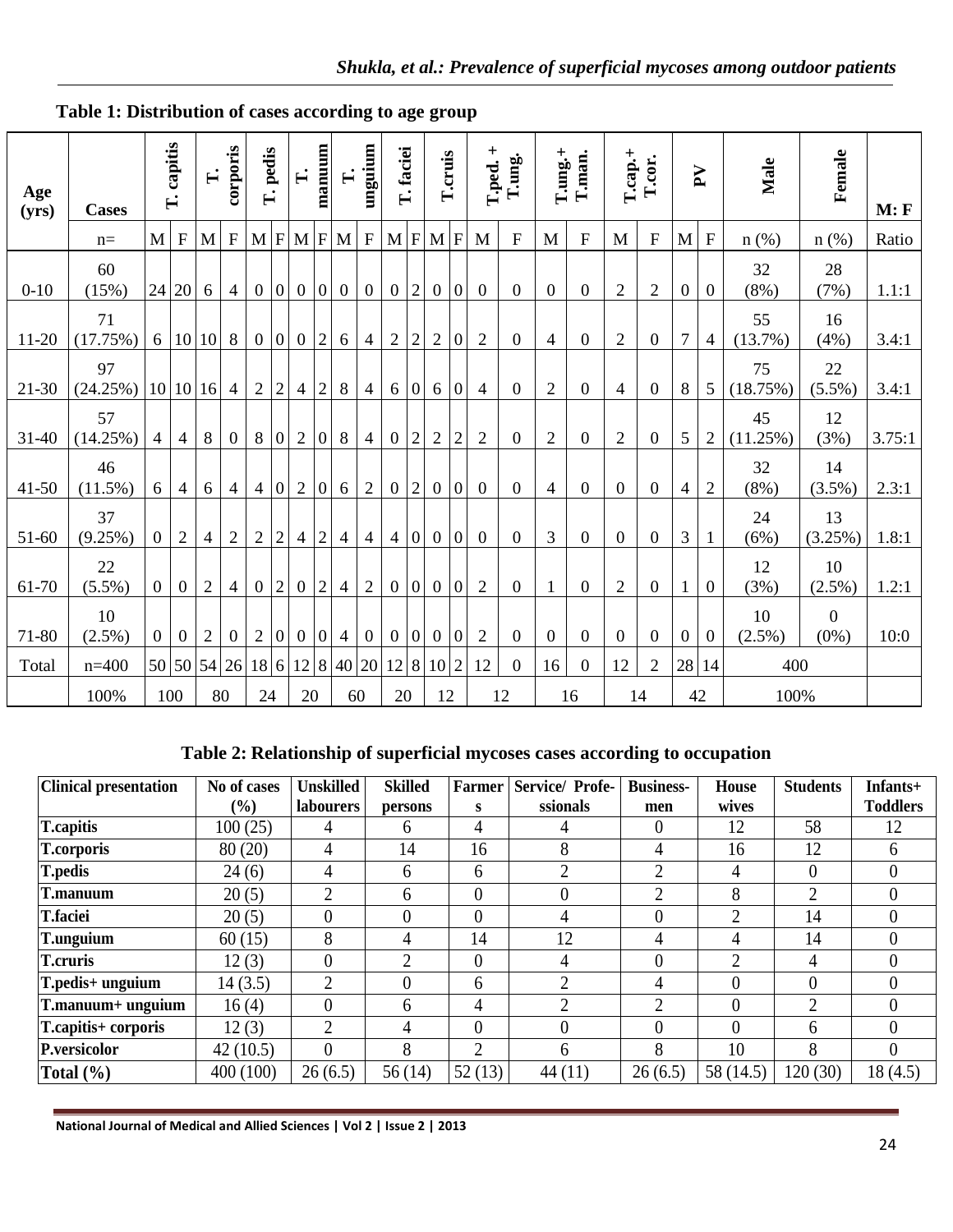| <b>Fungal isolates</b> | T. capitis       | T. corporis    | T. unguium       | T. manuum        | T. pedis         | T. cruris      | T. faciei                | Unguium<br>T. pedis +<br>$\vec{E}$ | $T.$ manuum +<br>T. unguium | $\mathbf{L}$<br>corporis<br>T. capitis+ | <b>TOTAL</b> | $\frac{0}{0}$ |
|------------------------|------------------|----------------|------------------|------------------|------------------|----------------|--------------------------|------------------------------------|-----------------------------|-----------------------------------------|--------------|---------------|
| T. mentagrophytes      | 11               | 18             | $6\,$            | 4                | 4                | $\overline{2}$ | $\overline{2}$           | $\mathfrak{Z}$                     | $\overline{2}$              | 4                                       | 56           | 19.17         |
| T. tonsurans           | 24               | 10             | 6                | $\overline{2}$   | $\mathfrak{2}$   | $\overline{0}$ | 4                        | $\boldsymbol{0}$                   | $\boldsymbol{0}$            | $\overline{2}$                          | 50           | 17.12         |
| T. rubrum              | $\overline{4}$   | $\mathfrak{2}$ | $\overline{2}$   | $\boldsymbol{0}$ | $\boldsymbol{0}$ | $\overline{0}$ | $\boldsymbol{0}$         | $\boldsymbol{0}$                   | $\boldsymbol{0}$            | $\mathbf{1}$                            | 9            | 3.08          |
| T. soudanense          | $\overline{7}$   | $\mathfrak{2}$ | $\theta$         | $\overline{0}$   | $\overline{4}$   | $\overline{0}$ | $\theta$                 | $\overline{2}$                     | $\overline{2}$              | $\overline{0}$                          | 17           | 5.82          |
| T. schoenleinii        | $\overline{4}$   | 9              | $\overline{2}$   | $\boldsymbol{0}$ | $\overline{2}$   | $\overline{0}$ | $\boldsymbol{0}$         | $\overline{2}$                     | 5                           | $\boldsymbol{0}$                        | 24           | 8.21          |
| T. verrucosum          | 10               | 5              | 10               | $\overline{2}$   | $\overline{4}$   | $\overline{2}$ | $\overline{0}$           | $\boldsymbol{0}$                   | $\boldsymbol{0}$            | $\overline{0}$                          | 33           | 11.3          |
| M. ferrugineum         | 11               | 3              | $\boldsymbol{0}$ | $\mathbf{1}$     | $\boldsymbol{0}$ | $\overline{0}$ | $\overline{2}$           | $\overline{2}$                     | $\mathfrak{2}$              | $\overline{2}$                          | 23           | 7.87          |
| M. audouinii           | 8                | 8              | $\boldsymbol{0}$ | $\boldsymbol{0}$ | $\boldsymbol{0}$ | $\overline{0}$ | $\theta$                 | $\boldsymbol{0}$                   | $\boldsymbol{0}$            | $\boldsymbol{0}$                        | 16           | 5.47          |
| E. floccosum           | $\boldsymbol{0}$ | 4              | 3                | $\mathbf{1}$     | $\boldsymbol{0}$ | $\overline{0}$ | $\boldsymbol{0}$         | $\boldsymbol{0}$                   | $\boldsymbol{0}$            | $\mathbf{1}$                            | 9            | 3.08          |
| C. albicans            | $\mathbf{1}$     | $\overline{2}$ | $\overline{4}$   | 4                | 1                | $\mathbf{1}$   | 3                        | $\boldsymbol{0}$                   | $\boldsymbol{0}$            | $\boldsymbol{0}$                        | 16           | 5.47          |
| C. non albicans        | $\mathbf{1}$     | 3              | $\overline{0}$   | $\overline{4}$   | $\boldsymbol{0}$ | 3              | $\overline{\mathcal{L}}$ | $\boldsymbol{0}$                   | $\boldsymbol{0}$            | $\mathbf{0}$                            | 15           | 5.13          |
| Non dermatophytes      | $\mathbf{0}$     | $\theta$       | 12               | $\overline{2}$   | 5                | $\overline{0}$ | $\mathbf{0}$             | 3                                  | $\overline{2}$              | $\mathbf{0}$                            | 24           | 8.21          |
| <b>TOTAL</b>           | 81               | 66             | 45               | 20               | 22               | 8              | 15                       | 12                                 | 14                          | 10                                      | 292          | 100           |

#### **Table 3: Prevalence of Fungal isolates from different clinical presentation of superficial mycoses cases**

#### **References:**

- 1. Crispin JC, Alcocer-Varela J. Rheumatologic manifestations of diabetes mellitus. Am J Med 2003, 114: 753-757.
- 2. Rosenbloom AL, Silverstein JH. Connective tissue and joint disease in diabetes mellitus. Endicrinol Metab Clin North Am 1996, 25: 473-483.
- 3. Goldberg BA, Scarlat MM, Harryman DT 2 nd. Management of the stiff shoulder. J Orthop Sci 1999, 4: 462-671.
- 4. Shulte L, Roberts MS, Zimmerman C et al. A quantitative assessment of limited joint mobility in patients with diabetes. Goniometric analysis of upper extremity

passive range of motion. Arthritis Rheum 1993, 36: 1429-1443.

- 5. National Research Council. The Institute of Medicine. Musculoskeletal disorders and the workplace: Low back and upper extremities. National Academy Press, Washington, DC 2001.
- 6. Stephen JC, Mary FB, Kathryn AW, Mamta AMIN, Ann EB. Inflammatory biomarkers increase with severity of upper-extremity overuse disorders. Clinical Science 2007, 112: 305–314.
- 7. Ruminy P, Gangneux C, Claeyssens S, Scotte M, Daveau M, Salier JP. Gene transcription in hepatocytes during the acute